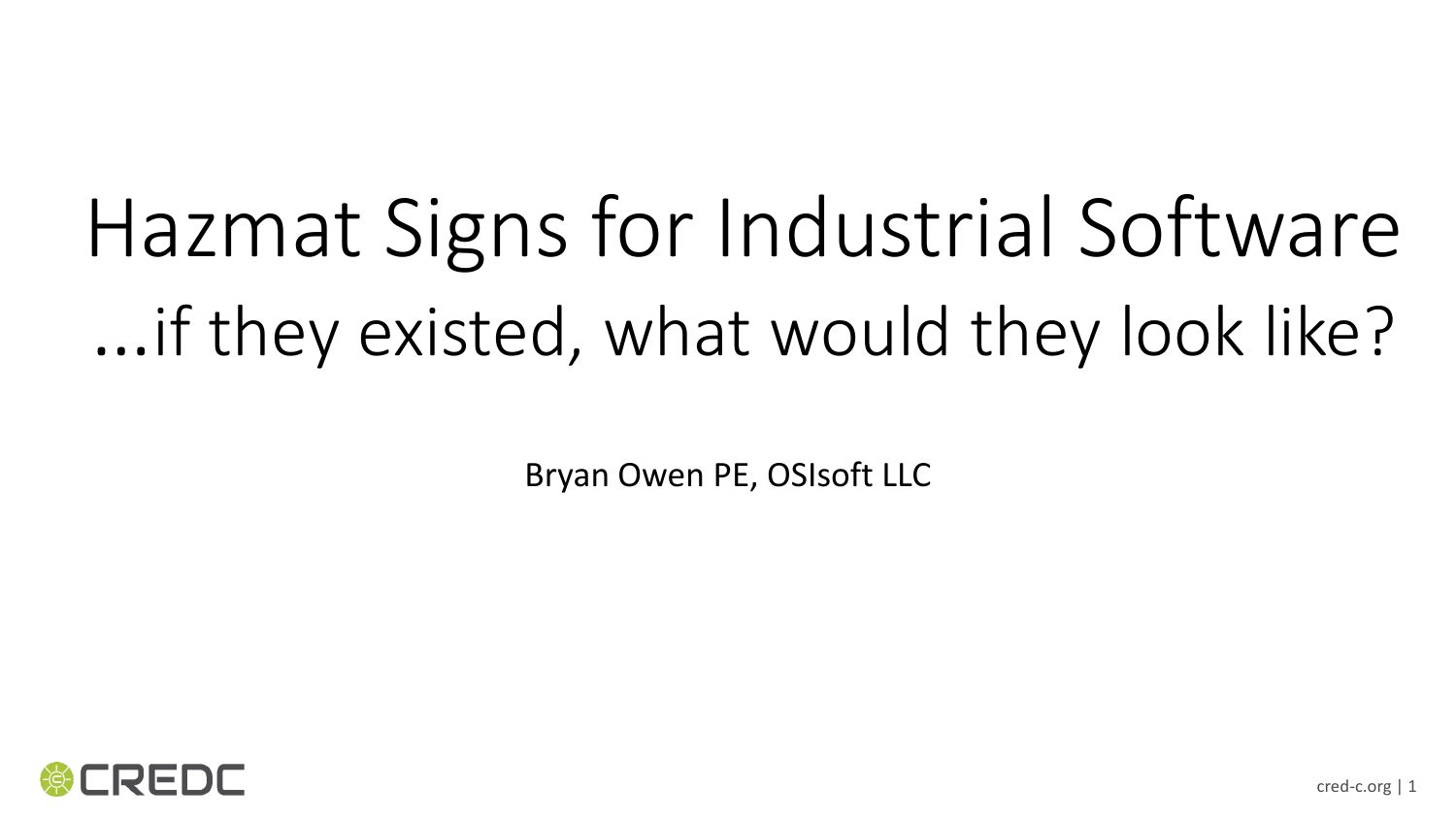### Most Industrial Software is 'Toxic'



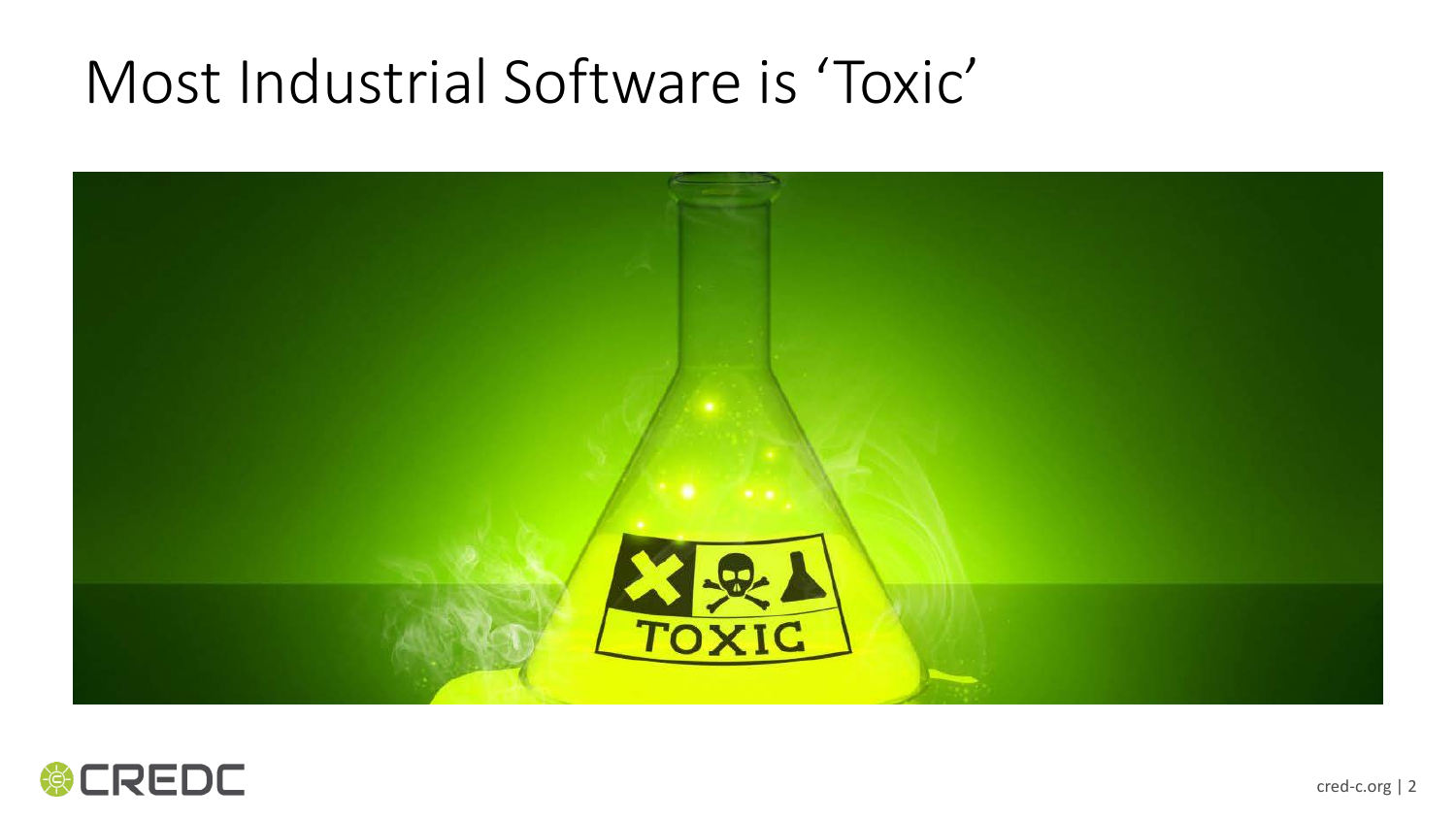## Toxicity

The degree to which a chemical substance can damage an organism

- Whole organism
- Organs,
- Tissue,
- Or even cellular damage.



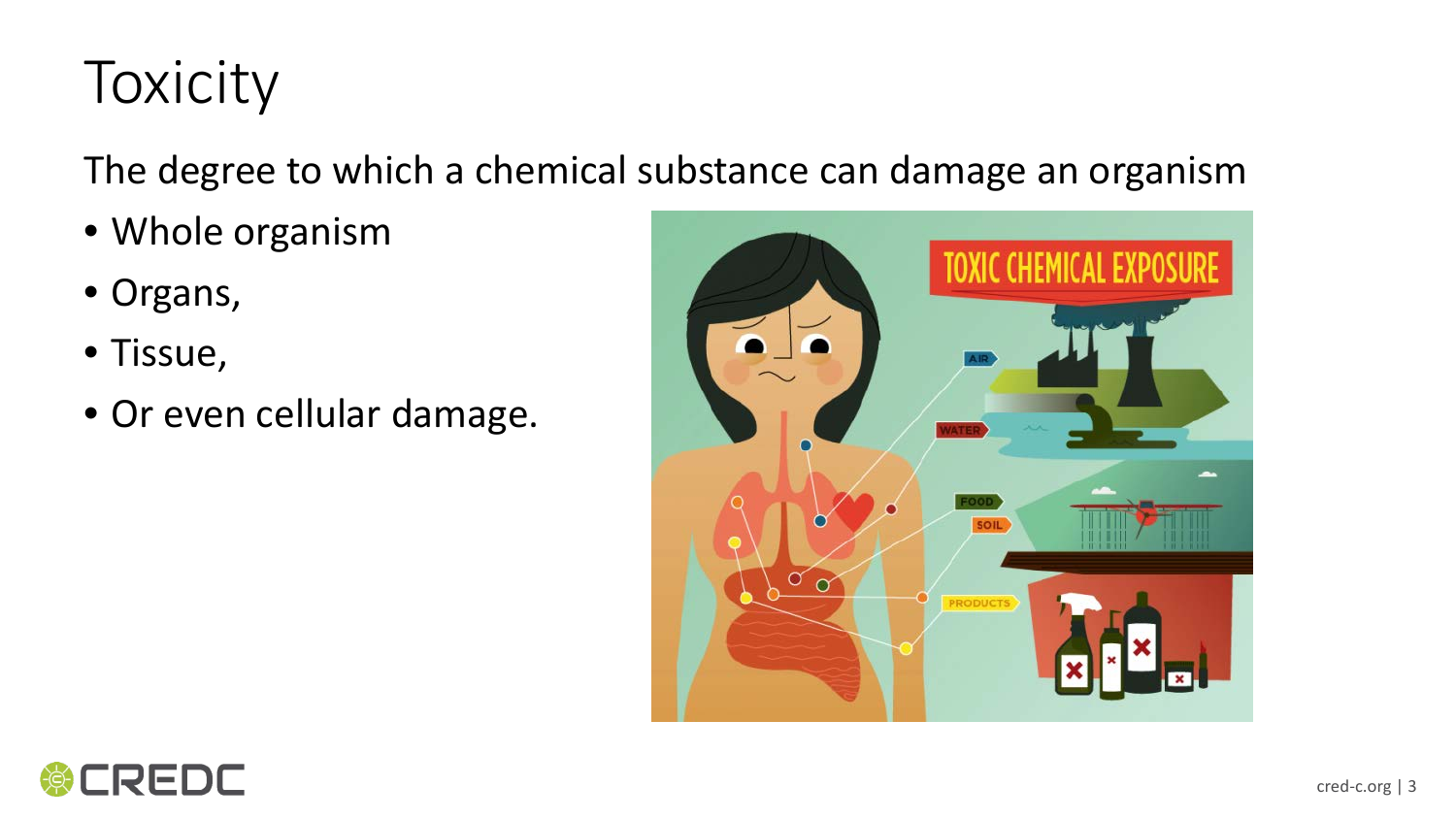#### Toxin Categories



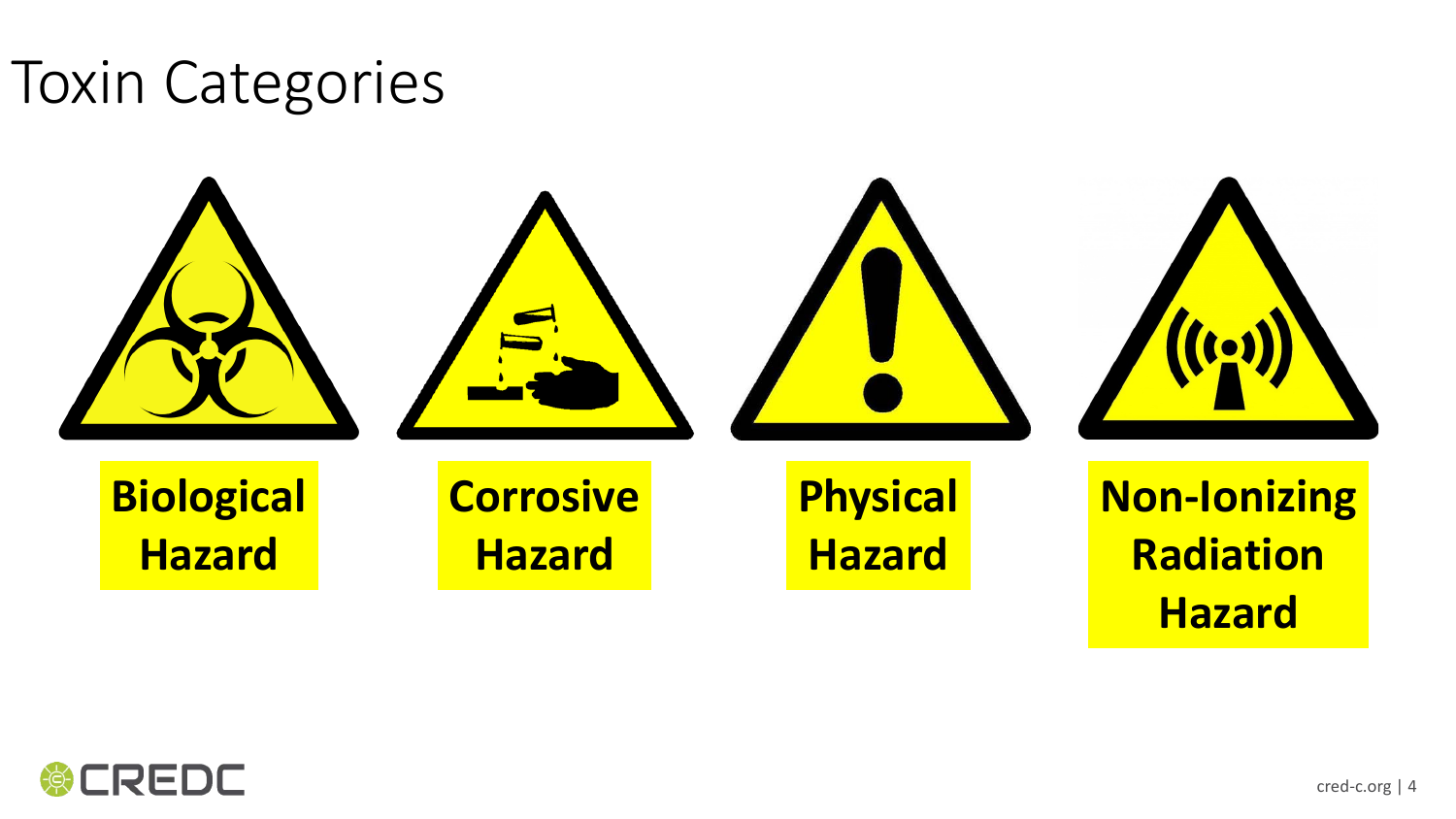### "Cyber" – Bio Hazard



**Hazard**

#### Abuse of legitimate ICS functionality

- **Stuxnet**
- Crashoverride / Industroyer
- Eg Protocols: IEC101, IEC104, and Biological<br>
IEC61850

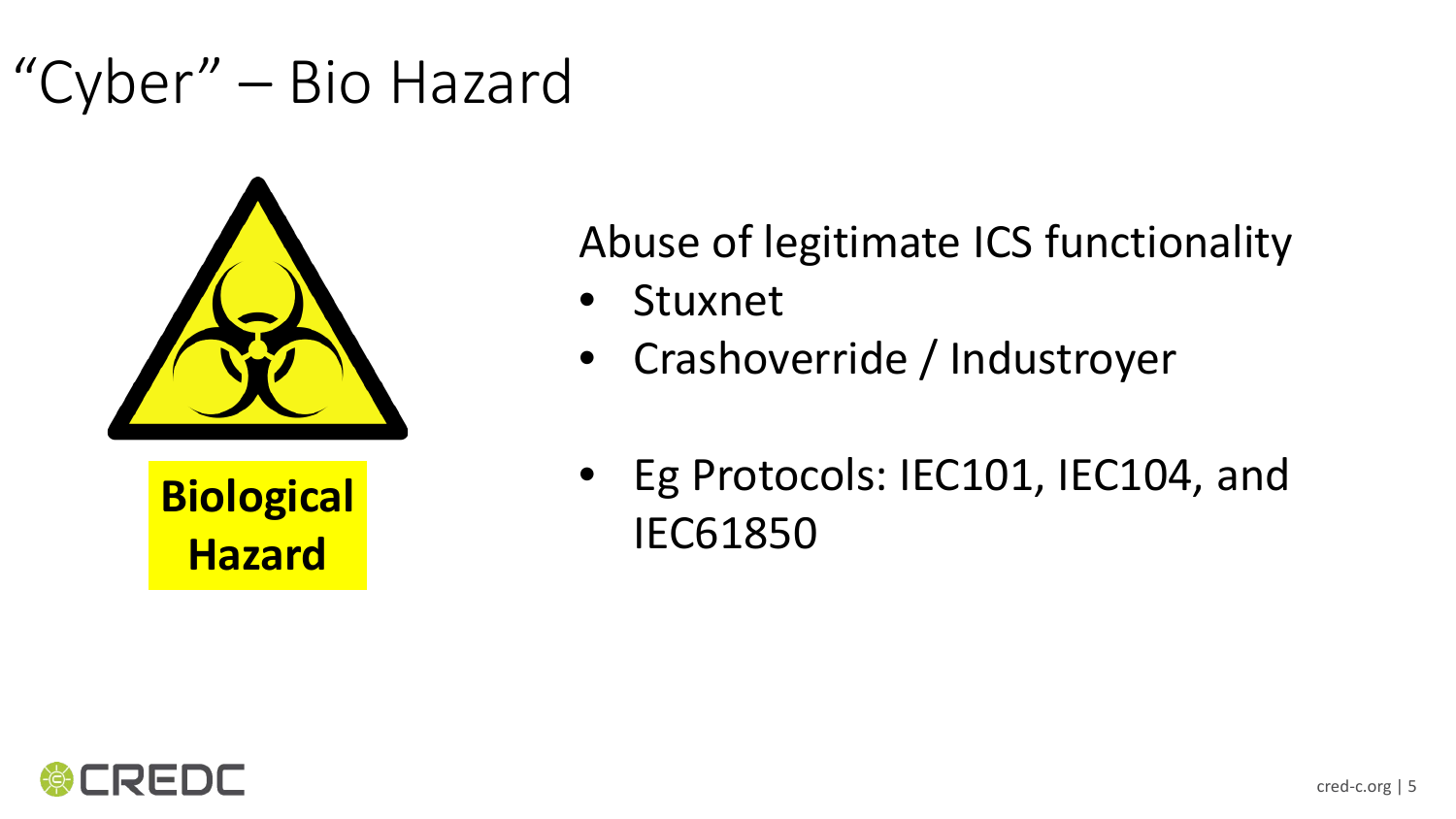### "Cyber" – Corrosive Hazard



**Corrosive Hazard**

Non-ICS specific Ransomware & Wipers

- Brickerbot
- Not Petya / WannaCry
- Shamoon
- Eg Protocols: SMB, Telnet

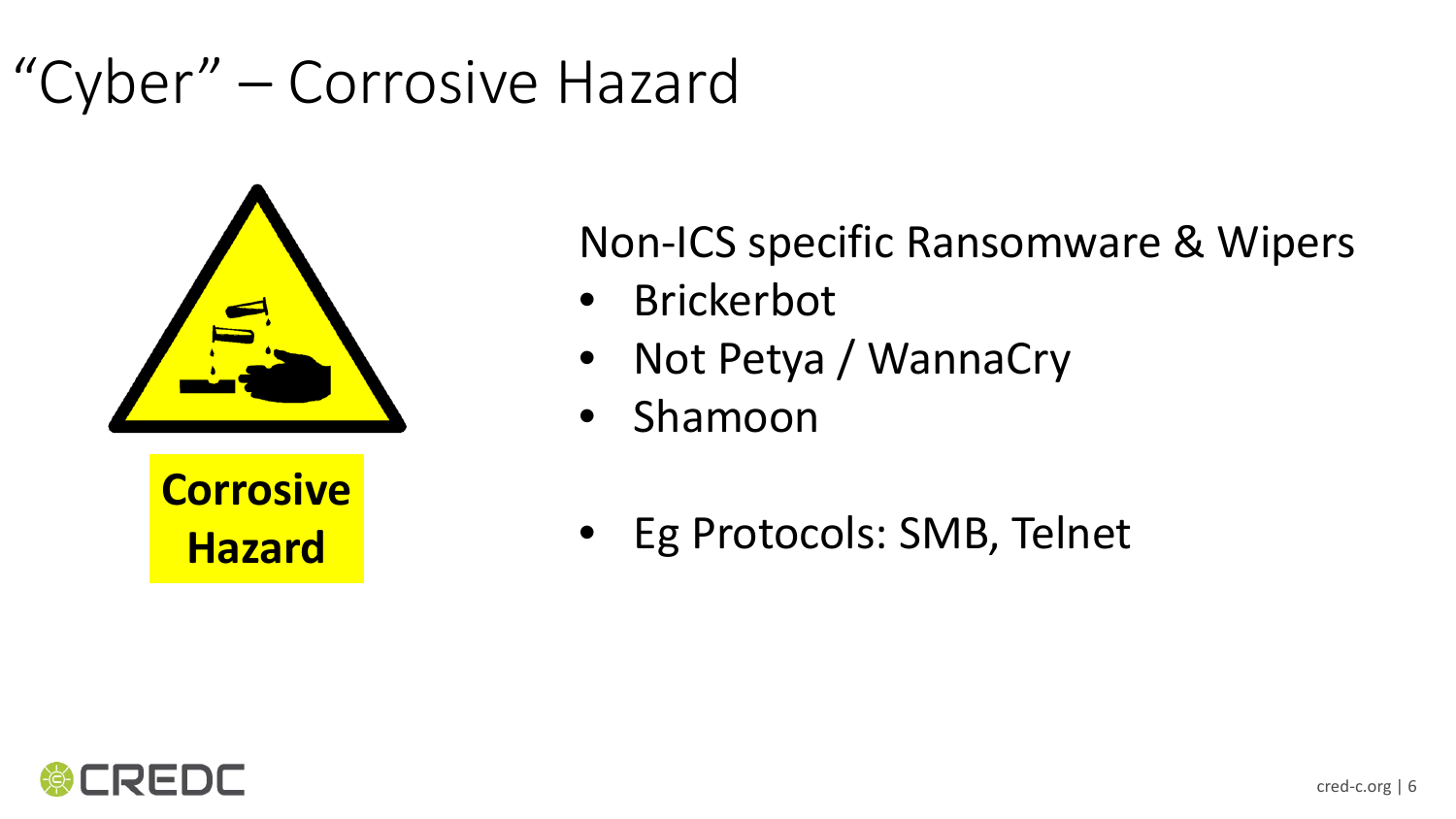### "Cyber" – Physical Hazard



**Hazard**

#### Enlistment in bots

- Carna
- Mirai
- Reaper
- And many other similar threats **Physical**

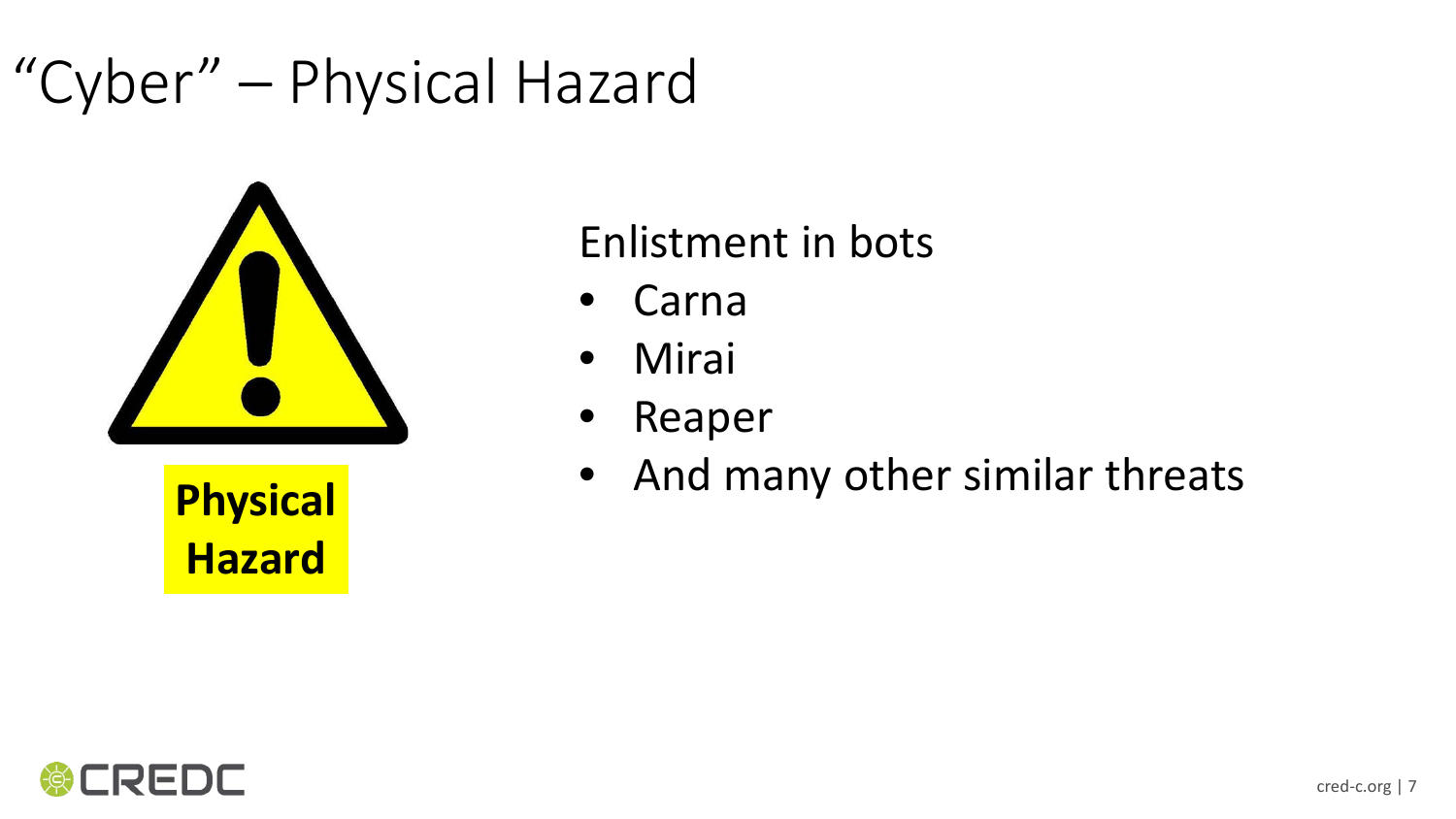### "Cyber" – Radio Hazards



**Non-Ionizing Radiation Hazard**

#### Recent malware targeting radios

- BadBIOS
- BlueBorne
- WPA2 Krack

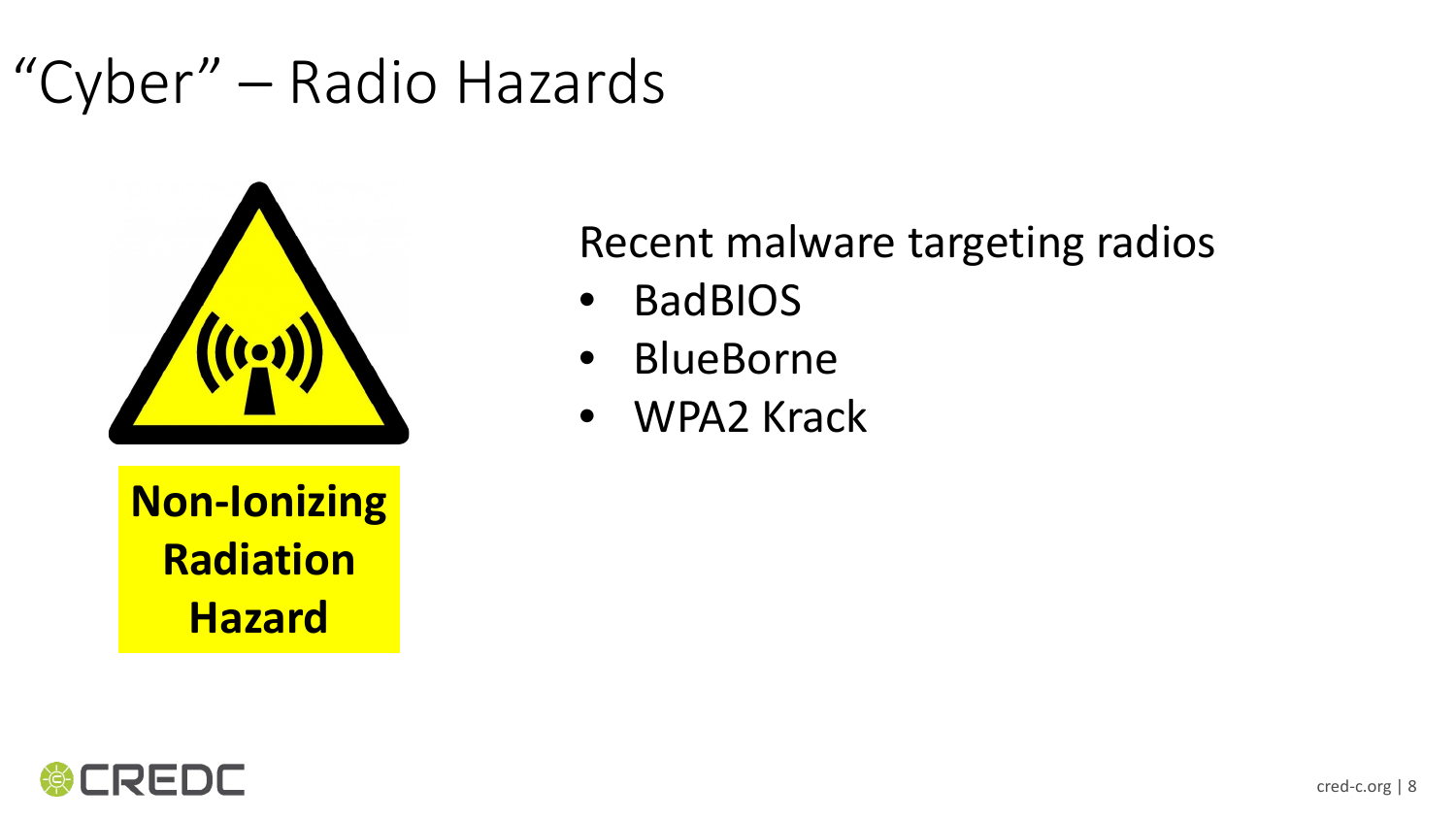### Chemical Hazard Labels – NFPA Diamond

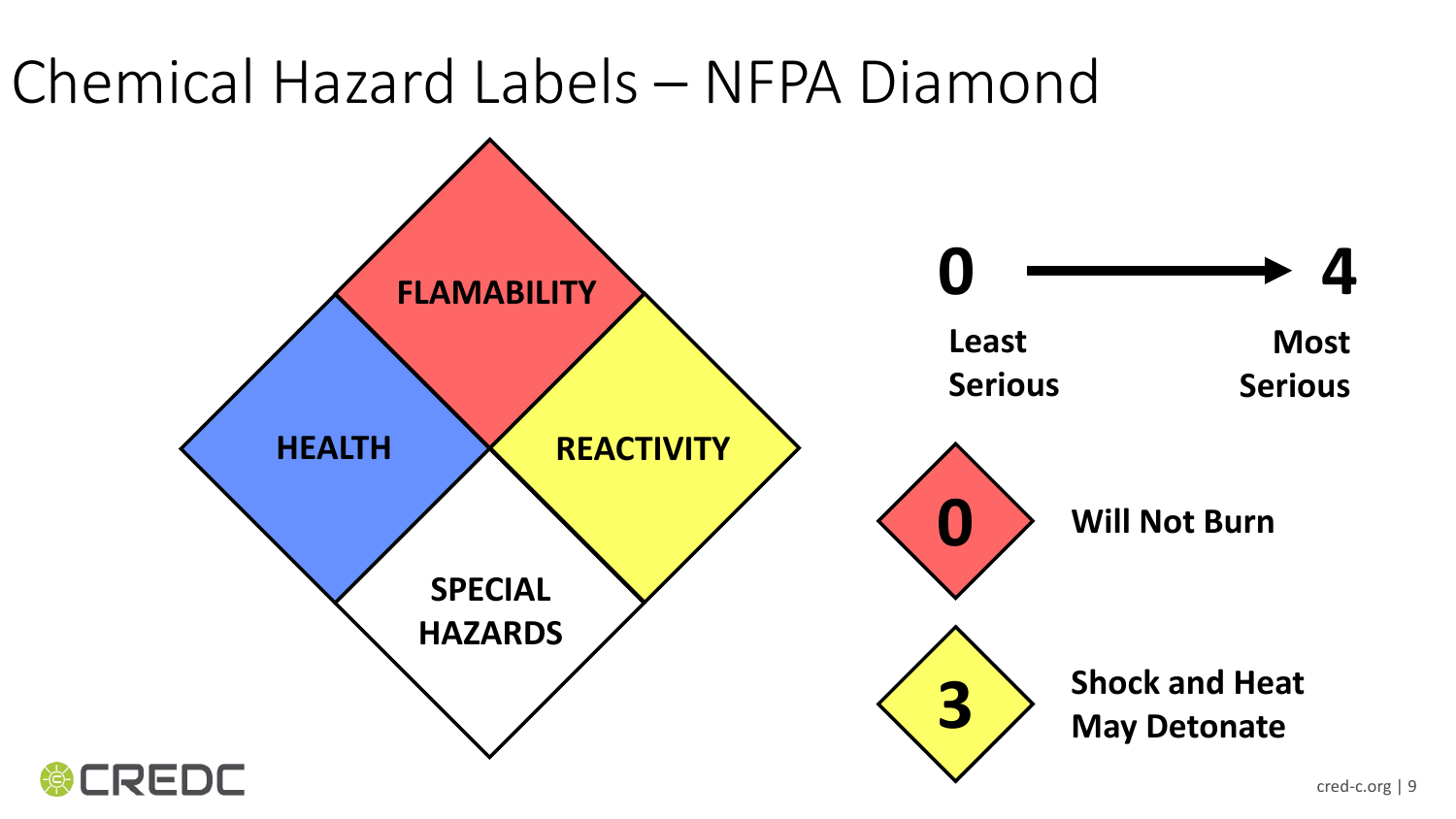## Cyber Hazard Labels: "C-I-A Triad Model"



- Remote, Anonymous, Default Configuration, Root Access
- 3 Remote, Anonymous, Default<br>3 Configuration Llser Access Configuration, User Access
- 2 Remote, Authenticated, Default Configuration, Root Access
	- Remote, Authenticated, Custom
	- Configuration, Write Access
	- Remote, Authenticated, Read Access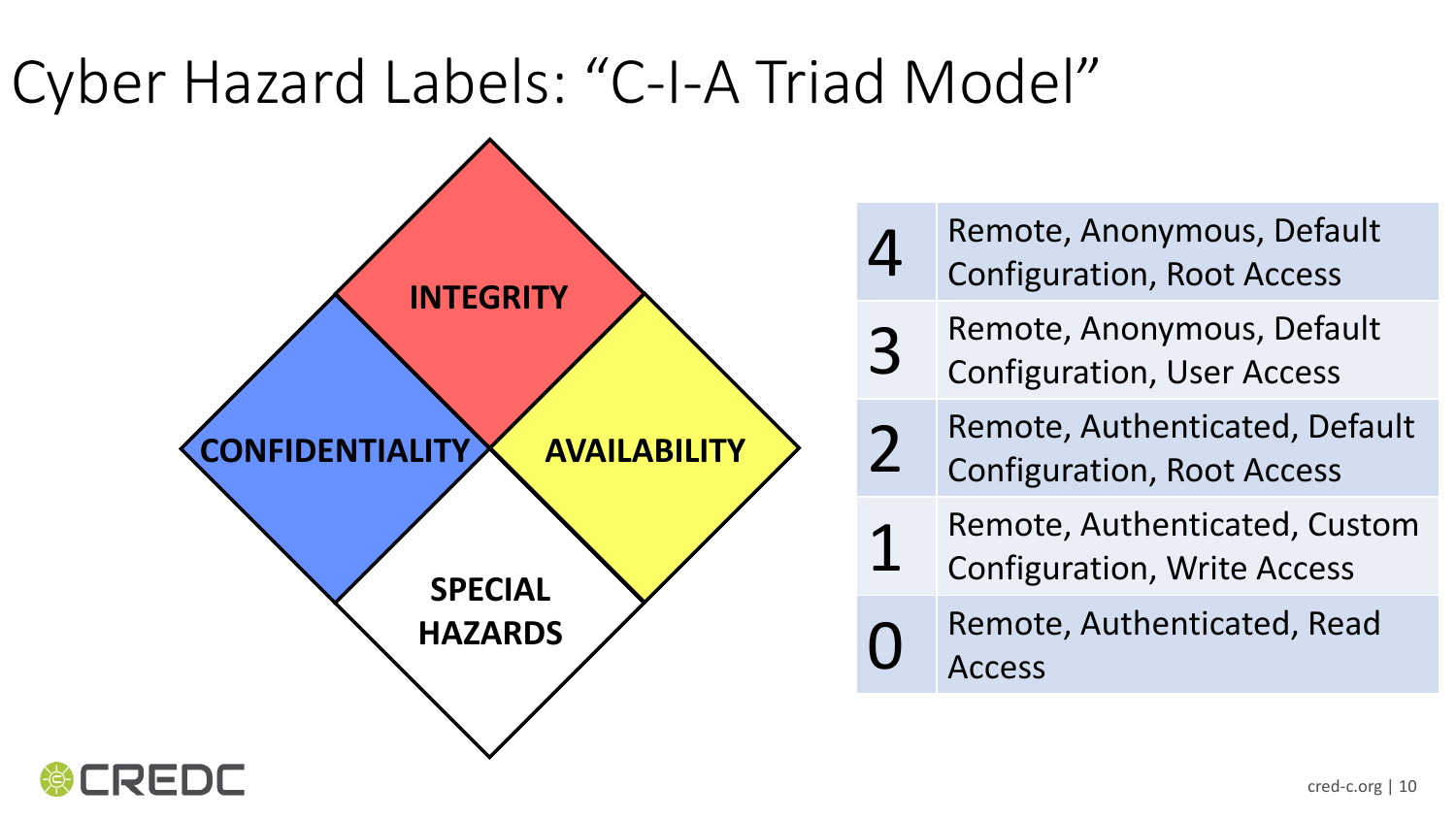### Cyber Hazard Labels: "V-A-T Model (OSSTMM)" 1/2



## VISIBILITY

Remote management endpoints

3 Remote write access endpoints

2 Remote read access endpoints

Device broadcasts

No targets visible remotely

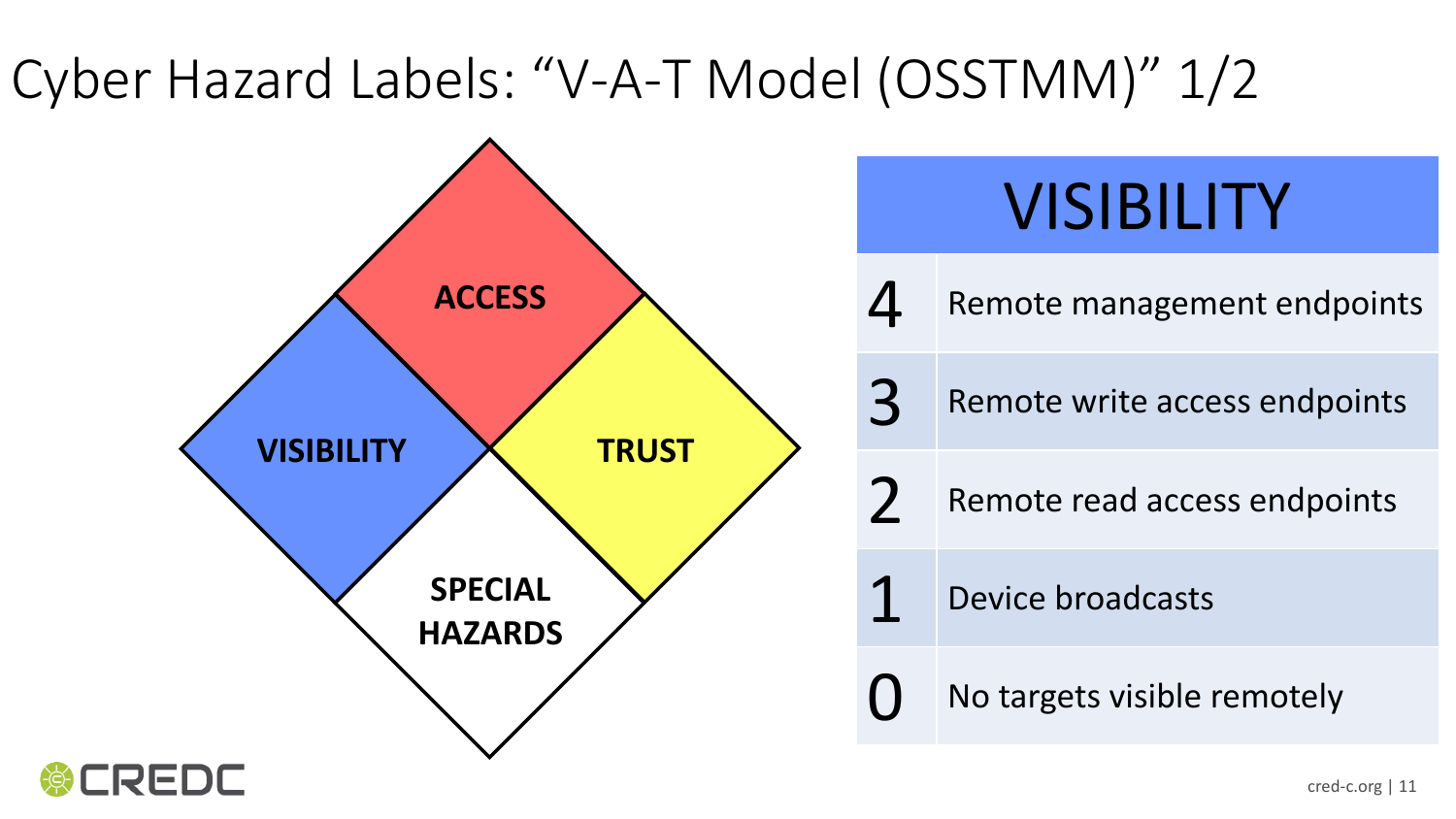### Cyber Hazard Labels: "V-A-T Model (OSSTMM)" 2/2



## TRUST

4 Unmanaged 3P components, 3P managed trust infrastructure

3 Unmanaged 3P components

 $2$  3P managed trust infrastructure

- 1 Self-managed 3P components, trust infrastructure
	- Trusted foundry with transparency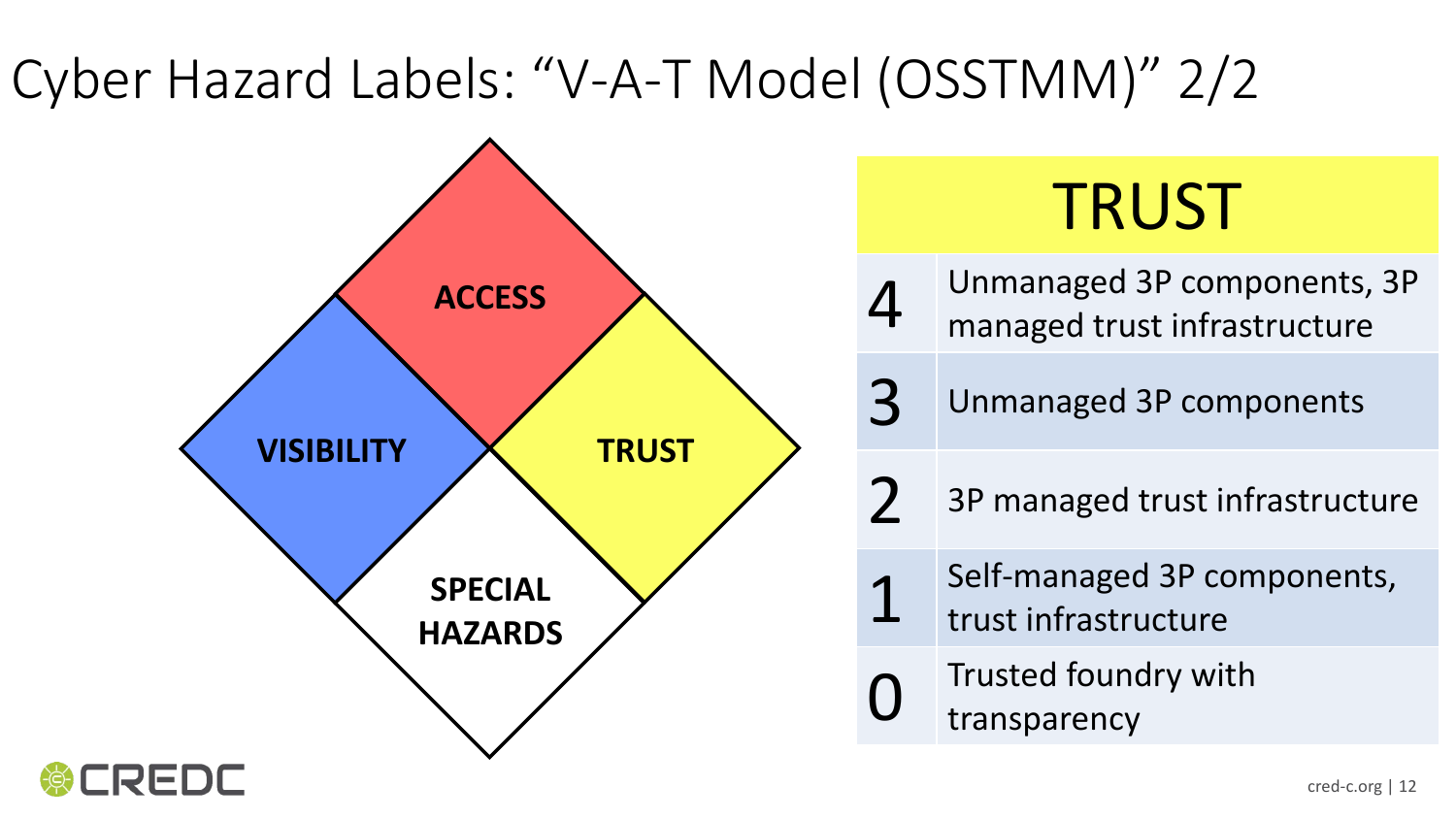## Cyber Hazard Labels: Cornell "SoS" Blueprint



REDL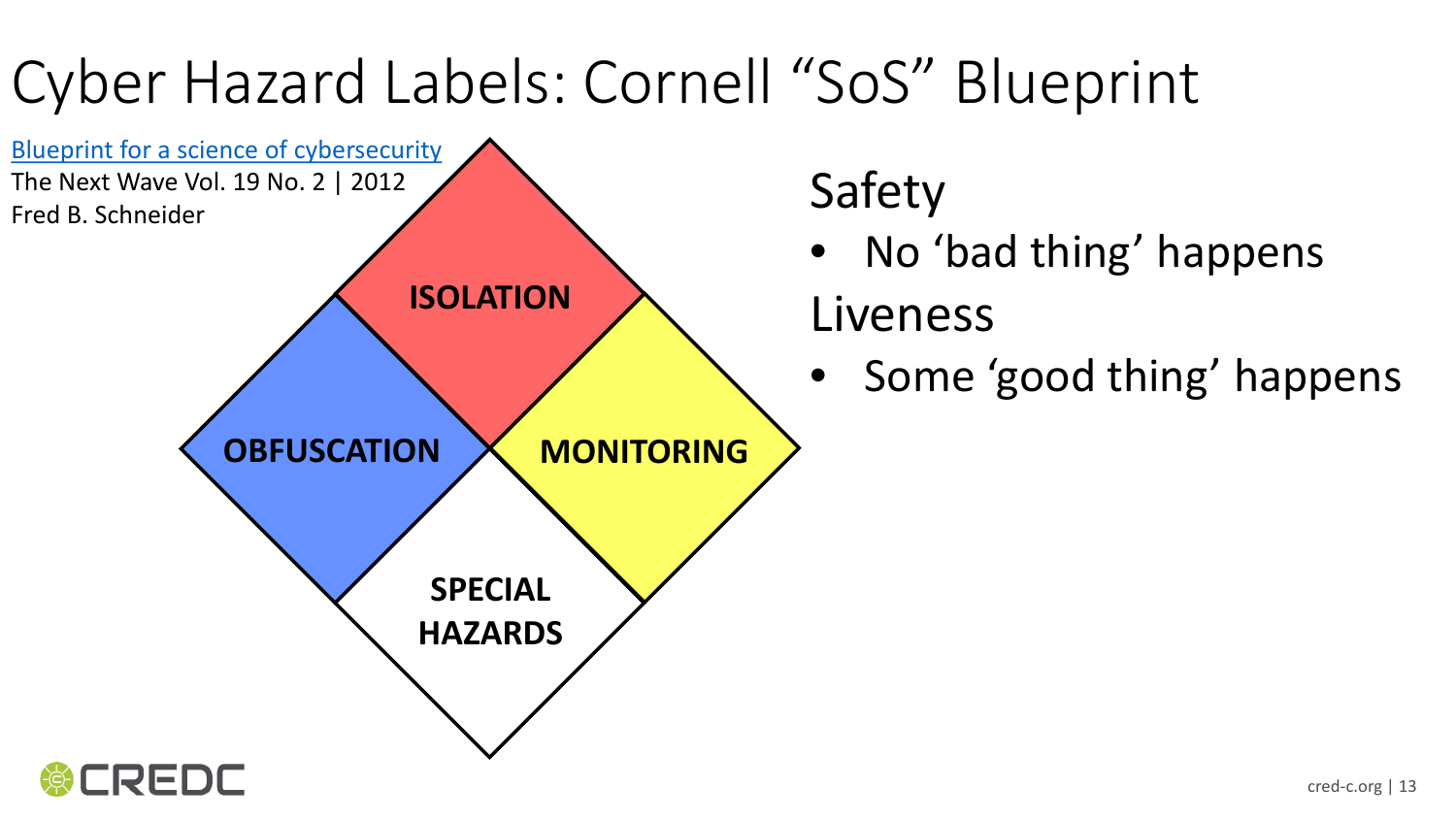## Special Cyber Hazards: "Observables"

- Digital signature or unique hash
- Documentation of third party components
- Important dates (creation, last modified)
- Memory safe frameworks and languages
- User mode vs kernel or root
- Execution flags (ASLR, CFG, DEP, NX, etc…)
- Network protocol safety
- Software update mechanism



*A badness-omemter can't tell you that you're secure. It can only tell you that you're not.*

Badness-ometers are good. Do you own one? by Gary McGraw

<https://www.synopsys.com/blogs/software-security/badness-ometers-are-good-do-you-own-one>

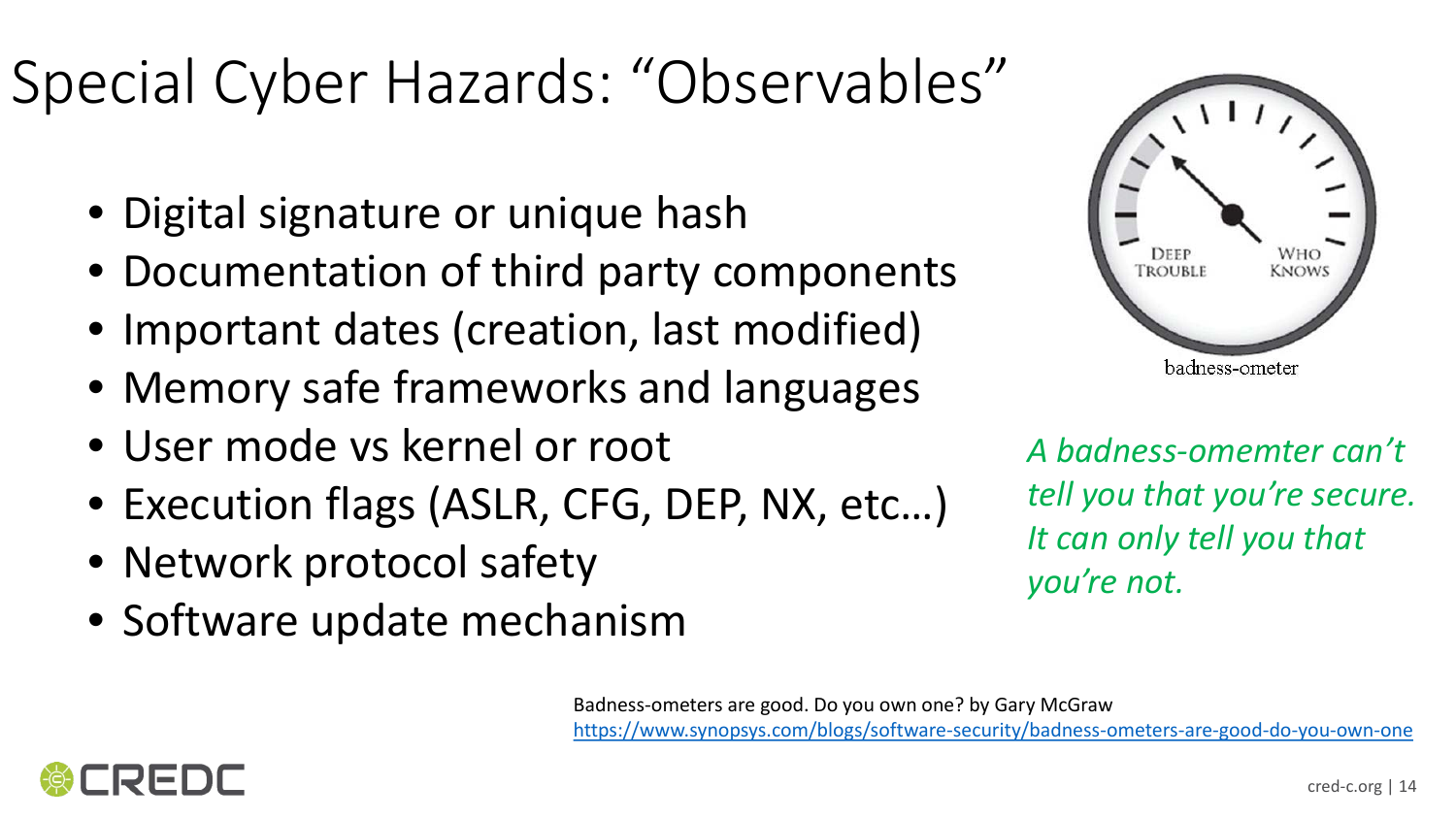### Idea: Safety Data Sheets

#### **MATERIAL SAFETY DATA SHEET**

Trade Name: ACETONE

**Chemical Family: Acetone** 

Formula: C3 H6 O

#### **FIRE AND EXPLOSION DATA**

Flashpoint & Method:0% F (TCC) Flammable Limits; LFL 2.0, UFL 13.0 **Extinguishing Media:** water spray, dry chemical, CO<sub>2</sub>, alcohol foam Special equip. & procedures: Self contained breathing apparatus & complete protective clothing. Acetone is extremely flammable, any source of ignition will ignite it. Vapor is extremely explosive.

#### **REACTIVITY DATA**

Conditions Contributing to Instability: Heat, Sparks & Open Flame **Incompatible Substances:** Acids, Oxidizing materials, Alkalis, Amines, Potassium T-Butoxide, Alkanolamines, Ammonia, Aldehydes, Chlorinated compounds. Hazardous Decomposition Products: Carbon Monoxide, Carbon Dioxide Hazardous Polymerization: will not occur.

#### **PREVENTATIVE MEASURES**

Skin: Wear impervious gloves (butyl rubber), coveralls and safety footwear. Eyes: Chemical proof goggles or full face respirator if vapors cause eye discomfort.

Ingestion: Wash thoroughly before consuming food stuffs.

Inhalation: Use only in well ventilated areas or use NIOSH approved respiratory protection with organic vapor cartridges.

#### **CONTROL MEASURES AND PRECAUTIONS**

Keep container tightly closed. DO NOT consume food, drink or tobacco in work or material storage areas. Flame or any source of ignition is to be kept away from this product. Use caution and personal cleanliness to avoid skin and eye contact. Avoid breathing vapors.

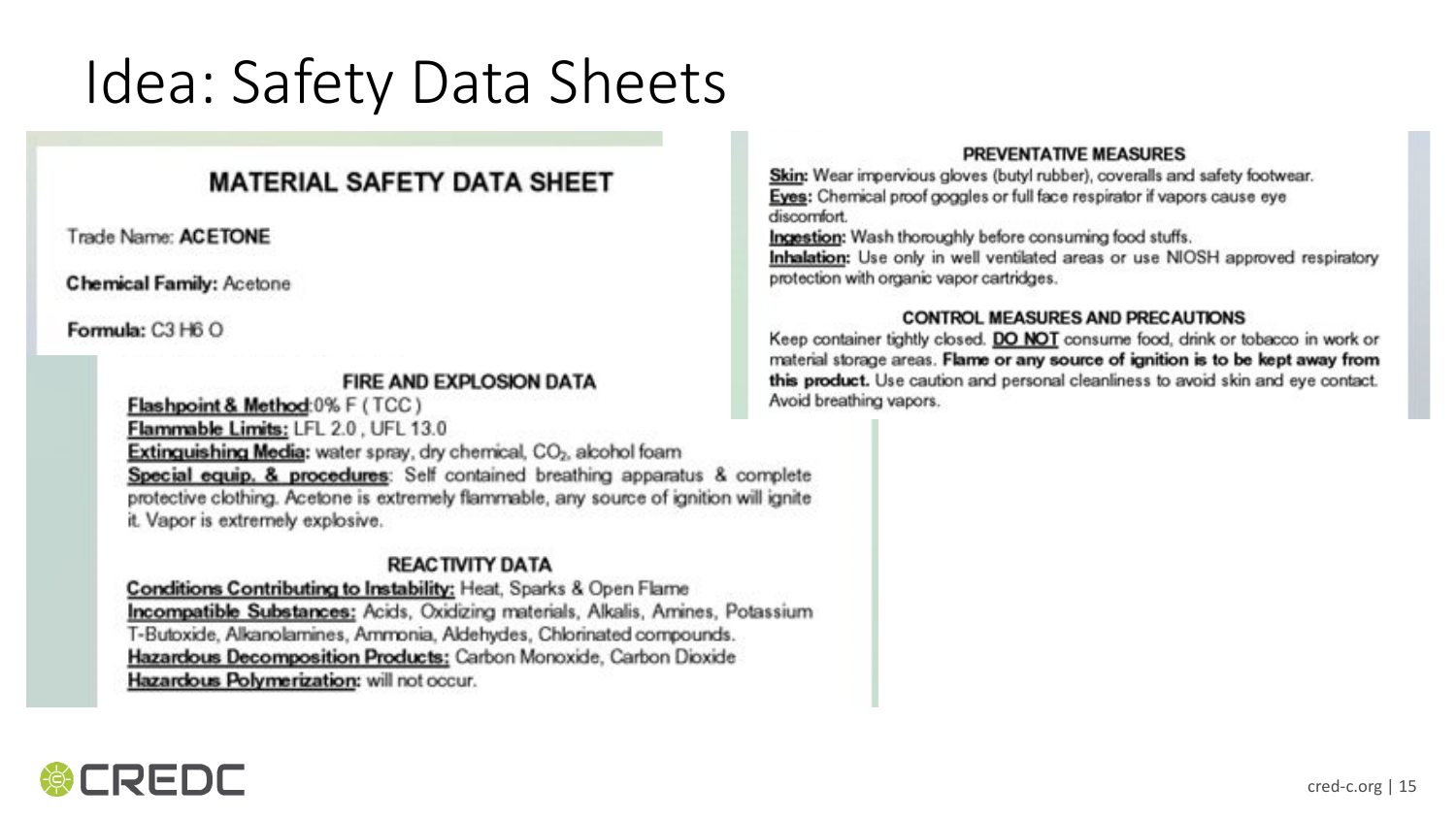## Cyber Security Data Sheets

#### **Cyber Security Technical Assessment Methodology:**

#### **Vulnerability Identification and Mitigation**

#### [3002008023](https://membercenter.epri.com/abstracts/Pages/ProductAbstract.aspx?ProductId=000000003002008023)

#### Final Report, October 2016



## ......<br>Istitute

| Michael Thow - EPRI                       | Steve Hagan - Fisher Valves               | Dan Griffin - JW Secure                        |
|-------------------------------------------|-------------------------------------------|------------------------------------------------|
| John Connelly - Exelon                    | Inman - Lanier - Fisher Valves            | Justin Kosar - Assoc. Electric Cooperative     |
| Manu Sharma - Exelon                      | Mike Hagen - Fisher Valves                | Andrew Dettmer - Assoc. Electric Cooperative   |
| Kenneth Levandoski - Exelon               | Andrew Clark - Sandia National Laboratory | Steve Ricker - East Kentucky Power Cooperative |
| Brad Yeates - Southern Company            | Matthew Coulter - Duke Energy             | Phillip Turner - Sandia National Laboratory    |
| Scott Junkin - Southern Company           | Susan Ritter - Duke Energy                | Tim Wheeler - Sandia National Laboratory       |
| Richard Atkinson - Arizona Public Service | Mark Denton - Duke Energy                 | Alice Muna - Sandia National Laboratory        |
| Sandra Bittner - Arizona Public Service   | Norman Geddes - Southern Eng. Services    | Christine Lai - Sandia National Laboratory     |
|                                           |                                           |                                                |

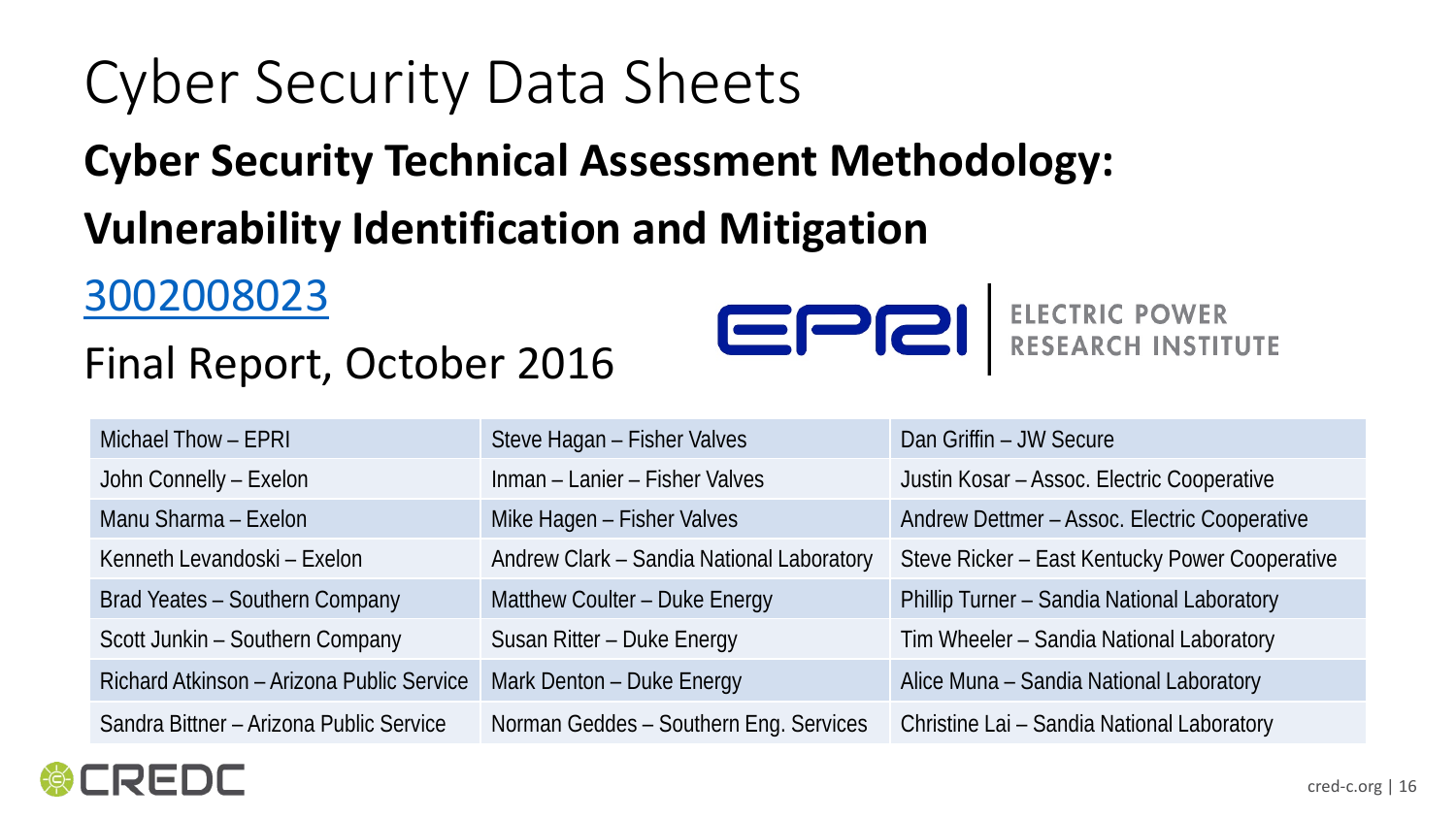### EPRI TAM Overview

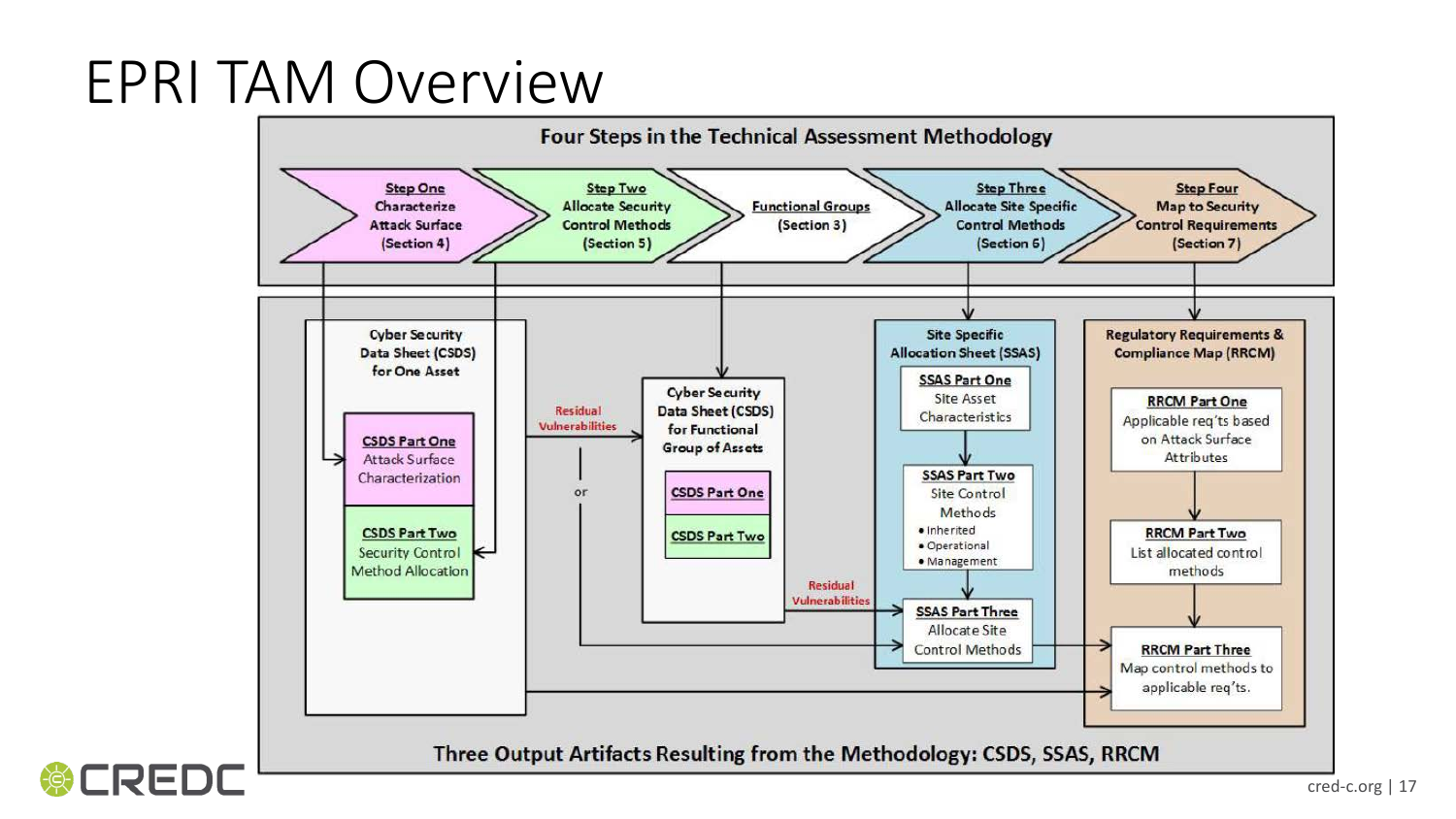### EPRI TAM – Attack Surface Characterization

#### **Objective Criteria that Bounds and Groups Exploit Objectives**

- ■28 Classes of Exploit **Objectives** 
	- **Based On:** 
		- Direct Action
		- Critical Data
	- Bounding
	- Complete
- ■5 Attack Vectors
	- -Wired Network
	- -Wireless Network
	- -Portable Interfaces
	- -Physical Access
	- -Supply Chain
- **Determine Specific Attack** Pathways
- **Determine Specific Exploit** Mechanisms

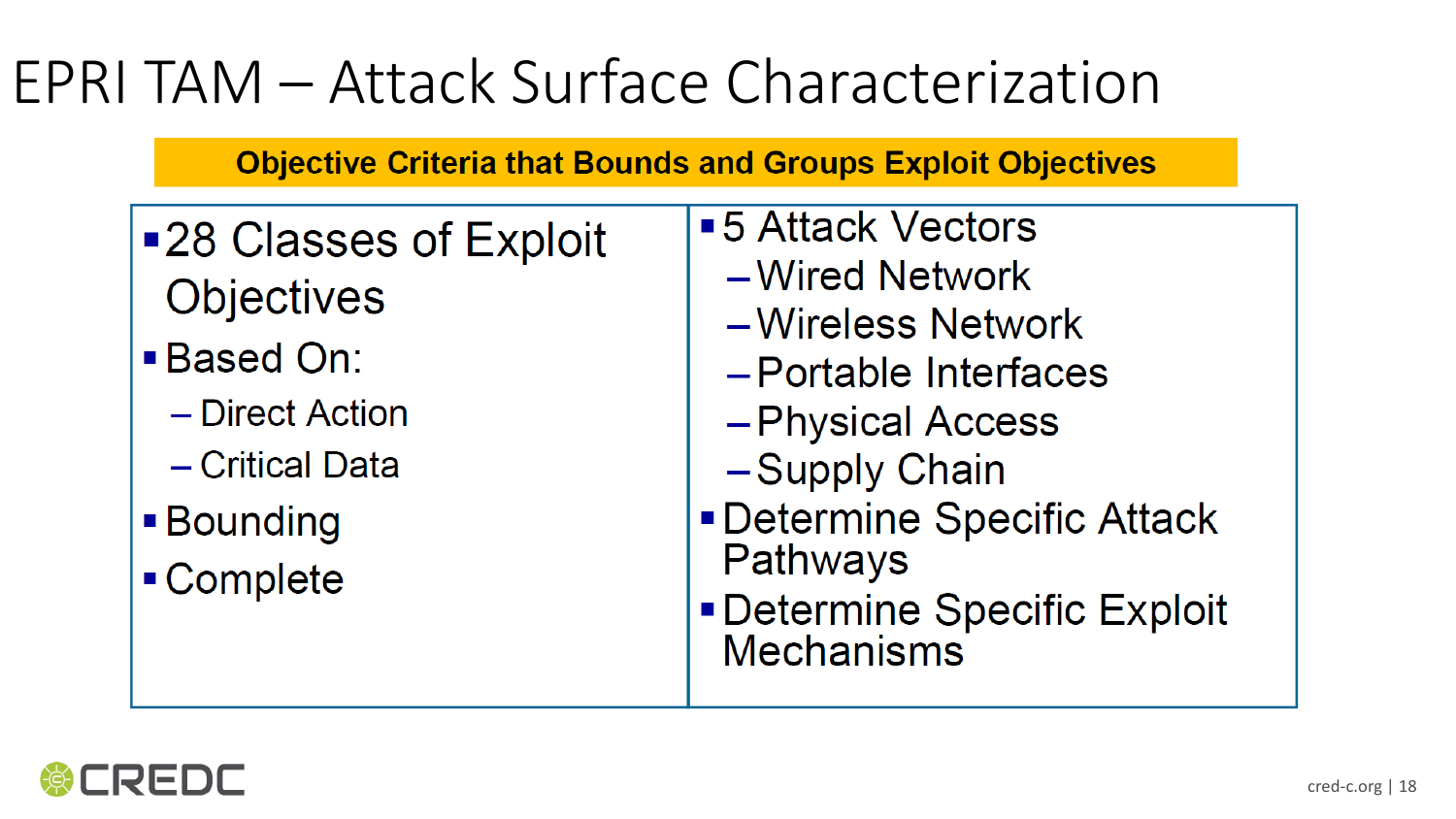## Reference Cyber Security Data Sheets

A key part of the Supply Chain

- Step 1 & 2 by EPRI, Vendors, and other Stakeholders
- Starting point for tailored CSDS

| <b>CSDS Organization</b>                                                                      |                                                                                    |                      |  |
|-----------------------------------------------------------------------------------------------|------------------------------------------------------------------------------------|----------------------|--|
| <b>Step 1: Attack Surface Characterization</b>                                                |                                                                                    | <b>Work Product</b>  |  |
|                                                                                               | Part 1a: Asset Characteristics                                                     | MS-Word document     |  |
|                                                                                               | Part 1b: Target Installation Configuration and Data Flow                           |                      |  |
|                                                                                               | Part 1c: Attack Pathways                                                           | MS-Excel spreadsheet |  |
|                                                                                               | Part 1d: Exploit Mechanisms for Applicable Classes of Exploit<br><b>Objectives</b> | MS-Excel spreadsheet |  |
| Step 2: Engineered Security Control Method Identification,<br><b>Efficacy, and Allocation</b> |                                                                                    |                      |  |
|                                                                                               | Part 2a: Engineered Security Control Method Identification<br>and Efficacy         | MS-Excel spreadsheet |  |
|                                                                                               | Part 2b: Engineered Security Control Method Allocation                             | MS-Excel spreadsheet |  |

#### Big Idea: You can create a CSDS too!

**Cyber Security Technical Assessment Methodology: Vulnerability Identification and Mitigation** [3002008023](https://membercenter.epri.com/abstracts/Pages/ProductAbstract.aspx?ProductId=000000003002008023)